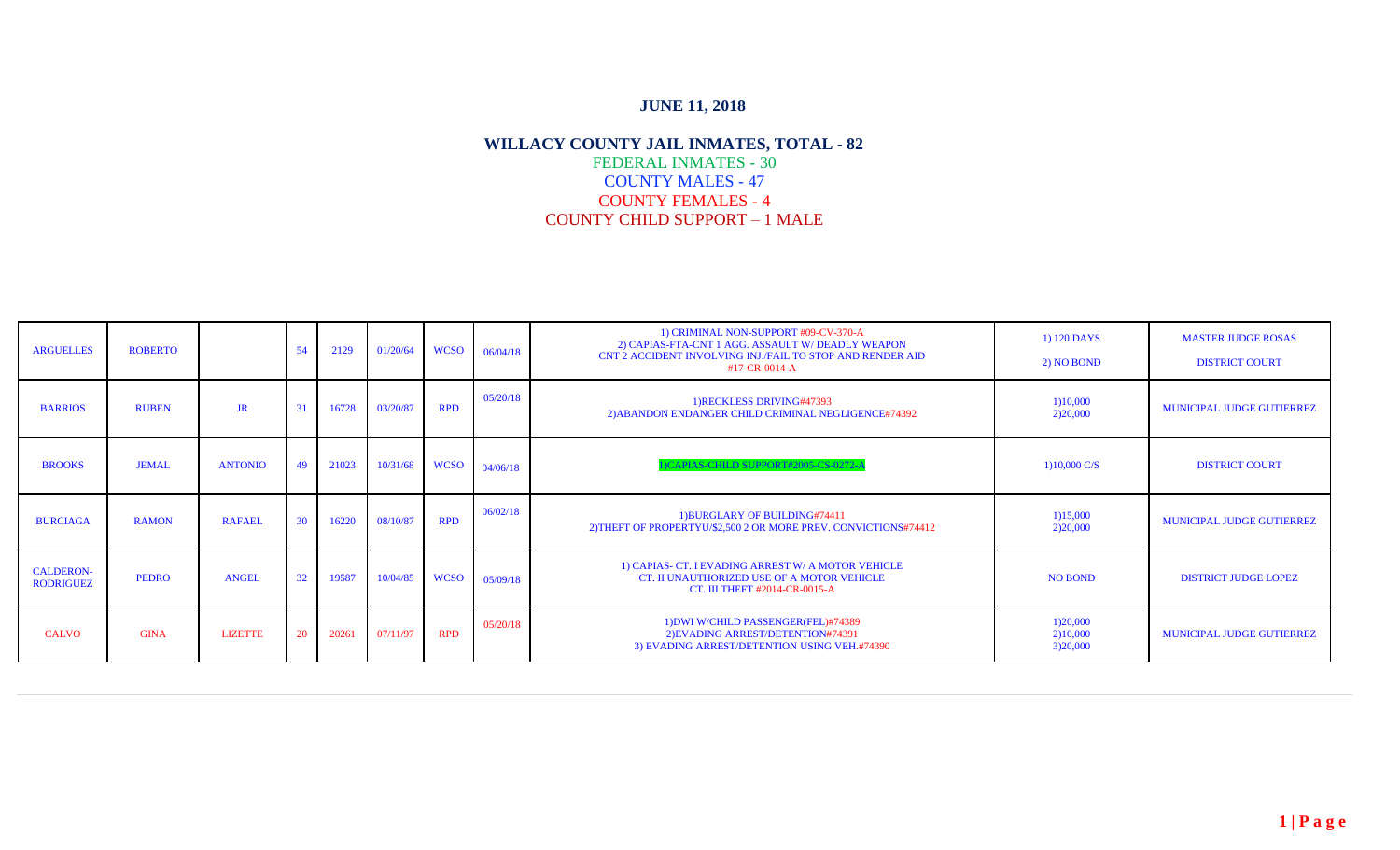| <b>CANTU</b>    | <b>FELIX</b>   |                | 26 | 17872 | 05/16/91 | <b>WCSO</b> | 11/24/17 | 1) WARRANT-UNAUTHORIZED USE OF A VEHICLE #17-0825<br>2) ASSULT AGAINST PUBLIC SERVINT #18-CR-0005-A<br>3) RESISTING TRANSPORT #17-0843<br>4) RESISTING ARREST #17-0842<br>5) BURGLARY OF A BUILDING X6 #17-0845,0846,0847,0848,0849,0850<br>6) CRIMINAL MISCHIEF #17-0844                                                                                                      | 1) \$10,000<br>2) \$5,000 PR<br>$3)$ \$2,000<br>$(4)$ \$2,000<br>5) \$10,000 X6<br>$6)$ \$10,000                                          | <b>JUDGE SALINAS</b><br>$\alpha$<br><b>DISTRICT JUDGE LOPEZ</b> |
|-----------------|----------------|----------------|----|-------|----------|-------------|----------|--------------------------------------------------------------------------------------------------------------------------------------------------------------------------------------------------------------------------------------------------------------------------------------------------------------------------------------------------------------------------------|-------------------------------------------------------------------------------------------------------------------------------------------|-----------------------------------------------------------------|
| <b>CANTU</b>    | <b>JOSE</b>    | <b>ANGEL</b>   | 43 | 19357 | 03/10/74 | <b>RPD</b>  | 02/21/18 | 1) CAPIAS-FTA-THEFT #17-CR-104-A<br>2) BURGLARY OF A BUILDING #74264<br>3) BURGLARY OF A HABITATION #74266<br>4) BURGLARY OF A HABITATION #74267<br>5) BURGLARY OF A BUILDING #74285<br>6) BURGLARY OF A BUILDING #74294<br>7) BURGLARY OF A HABITATION #74295<br>8) BURGLARY OF A VEHICLE #74297<br>9) BURGLARY OF A HABITATION #74293<br>10) BURGLARY OF A HABITATION #74296 | 1) NO BOND<br>2) \$15,000<br>3) \$20,000<br>4) \$20,000<br>$5)$ \$20,000<br>6) 15,000<br>7) 20,000<br>8) 5,000<br>9) 20,000<br>10) 20,000 | <b>DISTRICT COURT</b><br><b>MUNICIPAL JUDGE GUTIERREZ</b>       |
| <b>CANTU</b>    | <b>JOSE</b>    | <b>JUAN</b>    | 49 | 18828 | 10/18/68 | <b>WCSO</b> | 12/13/17 | 1) CAPIAS-FTA-DWI $2^{ND}$ #17-CR-84-A<br>2) HOLD FOR ICE                                                                                                                                                                                                                                                                                                                      | 1) NO BOND<br>2) NO BOND                                                                                                                  | <b>DISTRICT COURT</b>                                           |
| <b>CASTILLO</b> | <b>ALFONSO</b> |                | 35 | 20515 | 10/18/82 | <b>WCSO</b> | 3/30/18  | CAPIAS-FTA-CT-1-SEXUAL ASSAULT<br>CT-2-INDECENCY W/ A CHILD #17-CR-101-A                                                                                                                                                                                                                                                                                                       | <b>NO BOND</b>                                                                                                                            | <b>DISTRICT COURT</b>                                           |
| <b>CAVAZOS</b>  | <b>KIZER</b>   | <b>WILLIAM</b> | 46 | 20088 | 08/01/71 | <b>RPD</b>  | 02/10/18 | 1) POSS. OF MARIJUANA #74252<br>2) TAMPERING W/EVIDENCE #74253                                                                                                                                                                                                                                                                                                                 | 1) \$3,000<br>2) \$10,000                                                                                                                 | MUNICIPAL JUDGE GUTIERREZ                                       |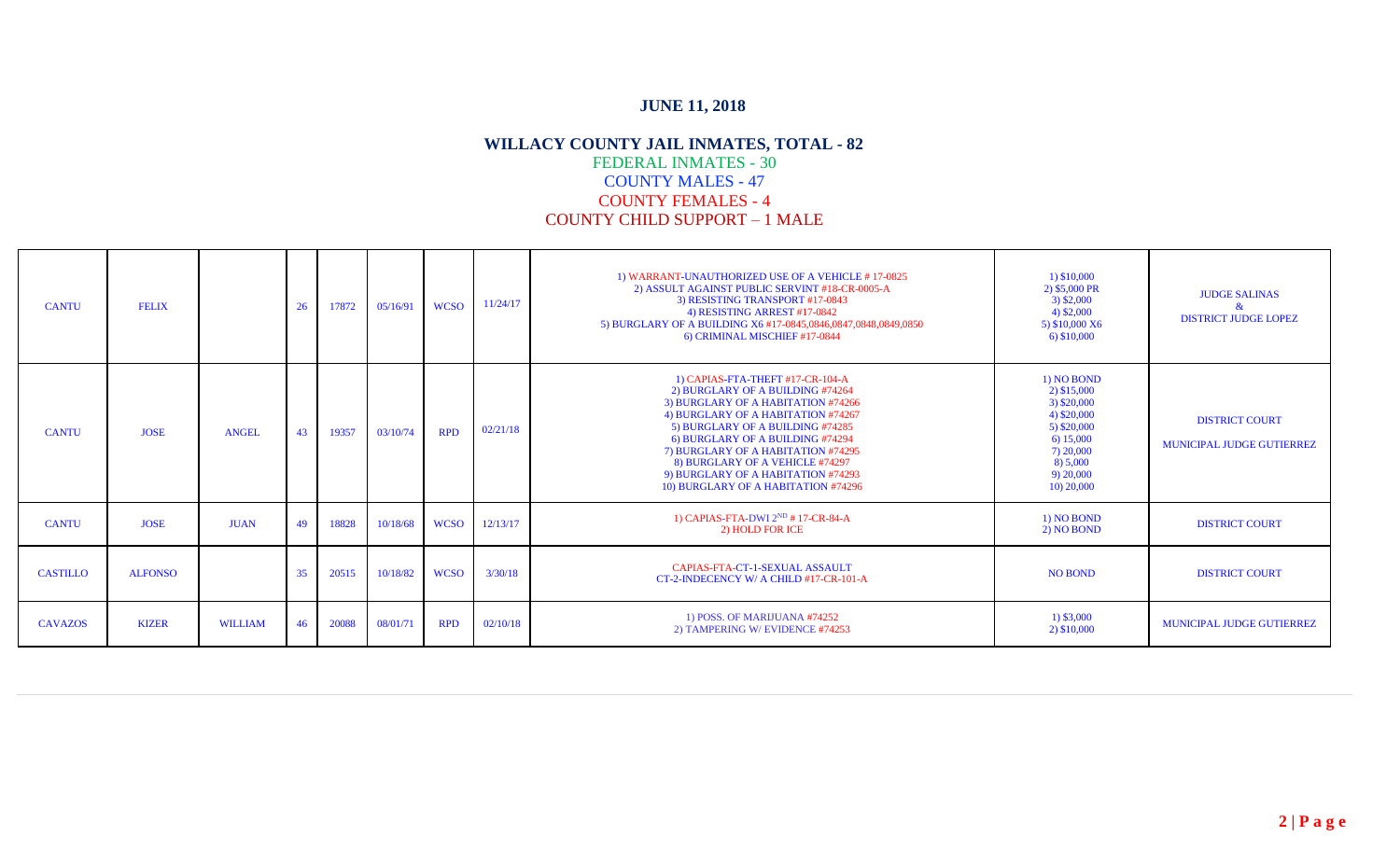| <b>CHAVEZ</b>    | <b>MATTHEW</b> | <b>LEE</b> | 33 | 15023 | 05/14/84 | <b>WCSO</b> | 04/10/18 | 1) CAPIAS-MTR-POSS. OF CONTROLLED SUB. #16-CR-0003-A<br>2) CAPIAS-MTR-THEFT #14-CR-0119-A<br>3) PROHIBITED SUBSTANCE IN A CORRECTIONAL FACILITY<br>4) ENGAGING IN ORGANIZED CRIMINAL ACTIVITY #18-0547 | 1) 1YR STATE JAIL<br>2) 6 MONTHS CO. JAIL                    | <b>DISTRICT COURT</b><br>&<br><b>JP SALINAS</b> |
|------------------|----------------|------------|----|-------|----------|-------------|----------|--------------------------------------------------------------------------------------------------------------------------------------------------------------------------------------------------------|--------------------------------------------------------------|-------------------------------------------------|
| <b>CISNEROS</b>  | <b>JUAN</b>    |            | 38 | 11135 | 08/24/79 | <b>RPD</b>  | 03/20/18 | 1) THEFT U/\$2,500 2 OR MORE PREVIOS CONVITIONS #74303<br>2) POSS. OF DANGEROUS DRUGS #74305<br>3) POSS. OF DRUG PARA. #74304                                                                          | 1) \$15,000<br>2) \$10,000<br>3) 350.00 FINE                 | <b>MUNICIPAL JUDGE GUTIERREZ</b>                |
| <b>CISNEROS</b>  | <b>RUBEN</b>   |            | 49 | 17301 | 01/14/69 | <b>RPD</b>  | 01/31/18 | <b>BURGLARY OF HABITATION #74223</b>                                                                                                                                                                   | \$20,000                                                     | <b>MUNICIPAL JUDGE GUTIERREZ</b>                |
| <b>CRUZ</b>      | <b>RUMALDO</b> |            | 28 | 18268 | 03/18/90 | <b>RPD</b>  | 06/01/18 | 1) BURGLARY OF HABITATION#74409<br>2) ASSAULT CAUSING BODILY INJURY#74410                                                                                                                              | 1)40,000<br>2)25,000                                         | <b>MUNICIPAL JUDGE GUTIERREZ</b>                |
| <b>CONTRERAS</b> | <b>RICARDO</b> | JR         | 21 | 21056 | 10/25/96 | <b>WCSO</b> | 05/21/18 | 1) PUBLIC INTOXICATION #74397<br>2) RESIST ARREST SEARCH OR TRANSPORT #74398<br>3) POSESSION OF DRUG PARAPHERNALIA #74399<br>4) POSSESSION OF CONTROLLED SUBSTANCE PG2 <20Z #74400                     | 1) \$350 FINE<br>2) \$15,000<br>3) \$350 FINE<br>4) \$10,000 | <b>JUDGE GUTIERREZ</b>                          |
| <b>CUELLAR</b>   | <b>ROBERTO</b> |            | 44 | 18117 | 07/30/73 | <b>WCSO</b> | 10/23/17 | 1) MTR-FTA-DWI W/2 OR MORE PRIOR CONVICTIONS<br>#2010-CR-0026-A                                                                                                                                        | 1) 3 YRS TDC                                                 | <b>DISTRICT COURT</b>                           |
| <b>ESPARZA</b>   | <b>RONNIE</b>  | <b>RAY</b> | 27 | 21003 | 08/10/90 | <b>LPD</b>  | 05/25/18 | 1) EVADING ARREST/DETENTION W/ VEHICAL #9016<br>2) POSS. OF CONTROL SUB. PG. 1 #9015                                                                                                                   | 1) \$5,000<br>2) \$5,000                                     | <b>MUNICIPAL JUDGE M. MARTINEZ</b>              |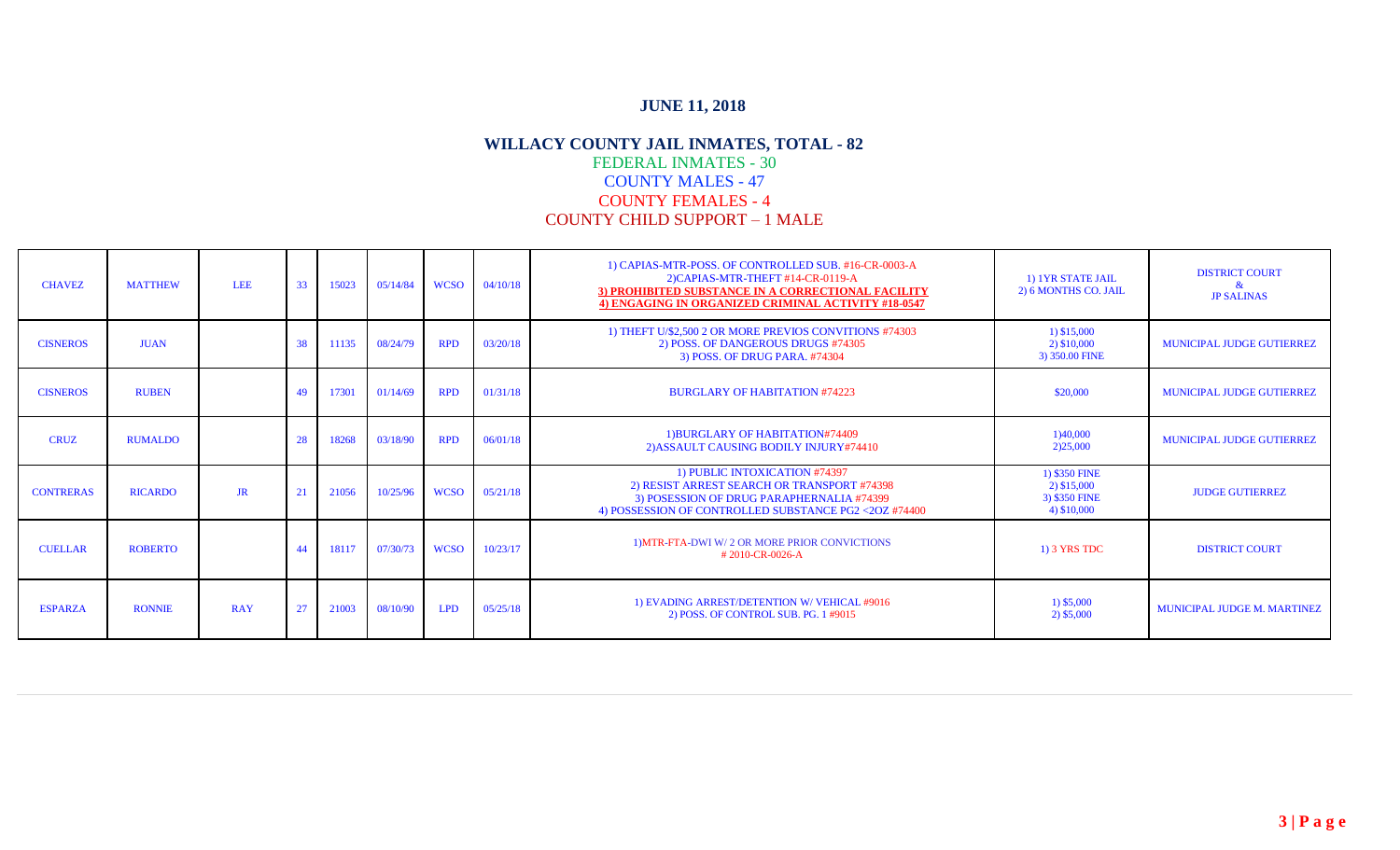| <b>ESQUIVEL</b> | <b>MIGUEL</b> | <b>RICO</b>   | 58           | 9768  | 09/06/59 | <b>LPD</b>  | 04/21/18 | 1) DWI 3RD OR MORE #8935<br>2) HOLD FOR ICE                                                                                                                                    | 1) \$5,000<br>2) NO BOND                                         | MUNICIPAL JUDGE MARTINEZ<br><b>ICE</b>      |
|-----------------|---------------|---------------|--------------|-------|----------|-------------|----------|--------------------------------------------------------------------------------------------------------------------------------------------------------------------------------|------------------------------------------------------------------|---------------------------------------------|
| <b>FLORES</b>   | <b>JUAN</b>   | <b>SAMUEL</b> | 20           | 21058 | 01/01/98 | <b>RPD</b>  | 05/22/18 | 1) ASSAULT CAUSING BODILY INJ (FV) #74402<br>2) RESISTING ARREST #74403                                                                                                        | $1)$ \$25,000<br>2) \$10,000                                     | <b>MUNICIPAL JUDGE GUTERREZ</b>             |
| <b>GARCIA</b>   | <b>ADRIAN</b> |               | 23           | 20668 | 08/16/94 | <b>WCSO</b> | 04/04/18 | 1) POSS. OF MARIJUANA<2oz<br>2) EVADING ARREST/DETETION W/ VEHICAL #18-CR-0045-A                                                                                               | 1)\$1,000<br>2) \$10,000                                         | <b>J.P SALINAS</b><br><b>DISTRICT COURT</b> |
| <b>GARCIA</b>   | <b>MONICA</b> |               | $30^{\circ}$ | 17322 | 06/18/17 | <b>RPD</b>  | 06/29/17 | 1) CT 1 COMPELLING PROSTITUTION<br>CT 2 TRAFFIKING OF PERSON ENGAGE CONDUCT/SEXUAL<br>CT 3 SEXUAL ASSUALT ON A CHILD #17-CR-102-A<br>2) CAPIAS-DWI 3RD OR MORE #2014-CR-0153-A | 1) CT 1 \$50,000<br>CT 2 \$40,000<br>CT 3 \$40,000<br>4) NO BOND | <b>DISTRICT</b>                             |
|                 |               |               |              |       |          |             |          |                                                                                                                                                                                |                                                                  |                                             |
| <b>GARZA</b>    | <b>DAVID</b>  | <b>RENE</b>   | 49           | 21046 | 09/23/68 | <b>RPD</b>  | 05/04/18 | 1) AGG. ASSAULT W/ DEADLY WEAPON (FV) #74382<br>2) ASSAULT (FV) IMPEDE BREATH/CIRCULATION #74381                                                                               | 1) \$50,000<br>2) \$30,000                                       | MUNICIPAL JUDGE GUTIERREZ                   |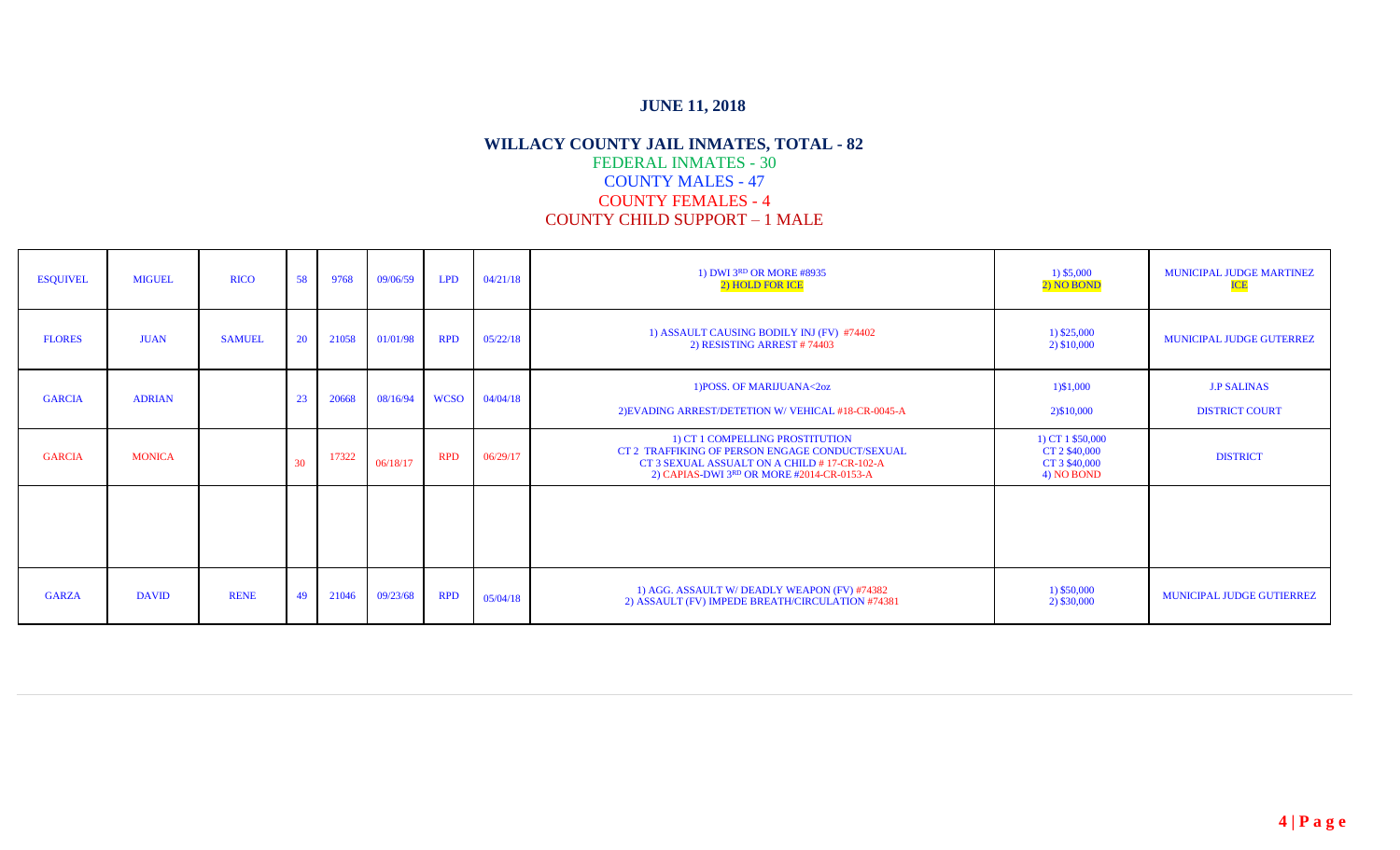| <b>GRIMALDO</b>         | <b>ARMANDO</b> | 3 <sup>RD</sup> | 42 | 7357  | 03/03/75 | <b>WCSO</b> | 09/13/17 | 1) ASSAULT FV/HOUSEHOLD MEMBER IMPEDE BREATH/CIRC W/PRIOR CONV. #2017-CR-89-<br>2) STALKING #74085<br>3) TERRISTIC THREAT (FV) #74086<br>4) VIOLATION OF PROTECTIVE ORDER #74087<br>5) VIOLATION OF PROTECTIVE ORDER #74088 | $1)$ \$20,000<br>2) \$20,000<br>3) \$10,000<br>4) \$10,000<br>$5)$ \$10,000   | <b>DISTRICT COURT</b><br><b>MUNICIPAL JUGDE GUTIERREZ</b> |
|-------------------------|----------------|-----------------|----|-------|----------|-------------|----------|-----------------------------------------------------------------------------------------------------------------------------------------------------------------------------------------------------------------------------|-------------------------------------------------------------------------------|-----------------------------------------------------------|
| <b>HOMMEL</b>           | <b>STEPHEN</b> | <b>DALE</b>     | 57 | 13690 | 05/09/60 | <b>WCSO</b> | 02/04/18 | 1) CRIMINAL ATTEMPT CAPITAL MURDER X2<br>2) BURGLARY OF HABITATION ATTEMPT TO COMMIT OTHER FELONY<br>3) VIOLATION OF PROTECTIVE ORDER                                                                                       | 1) \$500,000<br>2) \$500,000<br>3) \$500,000                                  | <b>JUSTICE OF THE PEACE</b>                               |
| LOPEZ-<br><b>FLORES</b> | <b>JUAN</b>    | <b>MANUEL</b>   | 27 | 21017 | 11/05/90 | <b>DPS</b>  | 03/27/18 | 1) POSS. OF CHILD PORN #18-0267<br>2) HOLD FOR ICE                                                                                                                                                                          | 1) 100,000<br>2) NO BOND                                                      | <b>J.P. SALINAS</b>                                       |
| <b>LOYA</b>             | <b>JOSE</b>    | <b>BENIGNO</b>  | 29 | 17534 | 02/23/88 | <b>RPD</b>  | 06/23/17 | 1) AGG. ASSAULT AGAINST A PUBLIC SERVENT #74005<br>2) ASSAULT ON A PUBLIC SERVENT #74006<br>3) ASSAULT CAUSING BODILY INJ. #74007<br>4) ASSAULT CAUSING BODING INJ. (FV) #74008<br>5) EVADING ARREST / DETENTION #74009     | $1)$ \$30,000<br>2) \$25,000<br>$3)$ \$20,000<br>4) \$20,000<br>$5)$ \$20,000 | <b>MUNICIPAL JUDGE GUTIERREZ</b>                          |
| <b>MEANS</b>            | <b>STEVEN</b>  | <b>WAYNE</b>    | 46 | 19946 | 09/22/71 | <b>RPD</b>  | 02/06/18 | 1) CRIMINAL ATTEMPT MURDER #74241<br>2) UNLAWFUL RESTRANT SERIOUS BODILY INJ. #74242                                                                                                                                        | 1) \$75,000<br>2) \$30,000                                                    | <b>MUNICIPAL JUDGE</b><br><b>GUTIERREZ</b>                |
| <b>MEDINA</b>           | URIEL          | <b>LOPEZ</b>    | 23 | 21065 | 02/08/95 | <b>RDP</b>  | 05/29/18 | 1) POSSESSION OF MARIJUANA#74404<br>2) DUTY UPON STRIKIN FIXTURE/HWY.LANDSCAPE>=\$200#74405<br>3) DRIVING WHILE INTOXICATED#74406                                                                                           | 1)3,000<br>2)5,000<br>3)5,000                                                 | <b>MUNICIPAL JUDGE</b><br><b>GUTIERREZ</b>                |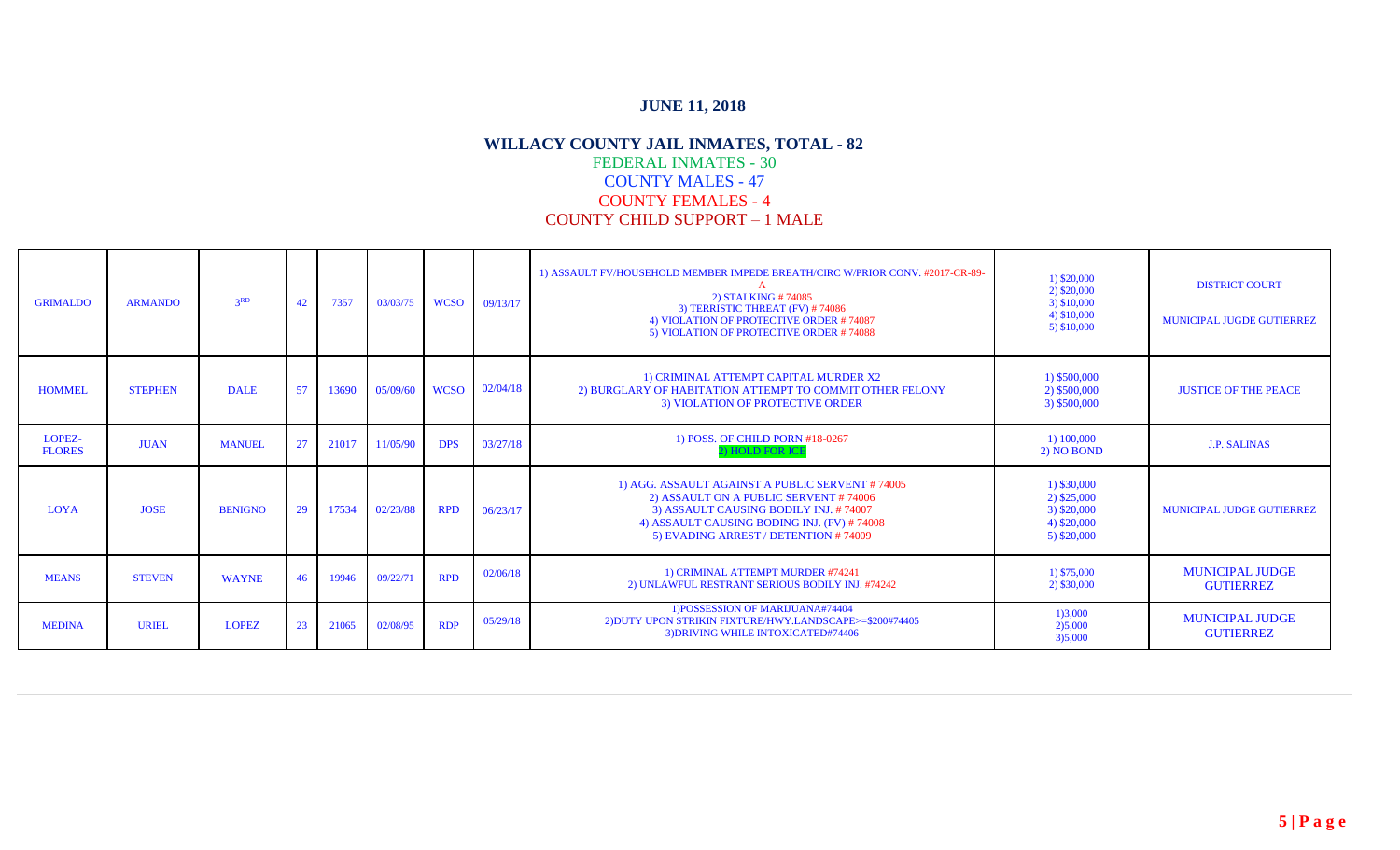| <b>MENDEZ</b>  | <b>MICHAEL</b> | <b>STEVEN</b>  | 24 | 18757 | 12/09/93 | <b>WCSO</b> | 01/16/18 | 1) MTA-CT-1 AGG. ASSAULT AGAINST PUBLIC SERVANT<br>CT-2 CRIMINAL MISCHIEF CT-3 CRIMINAL MISCHEF<br>#2014-CR-31-A<br>2) AGG. ASSAULT PUBLIC SERVANT #2016-CR-85-A<br>3) POSS. OF CONTROLED SUB. PG1 <1G #2017-CR-68-A                                                                                                                                                                                                                                                                                                                                                                                                    | 1) 3 YRS TDCJ TO RUN<br><b>CONCERANT</b>                                                                    | <b>DISTRICT</b>                                                   |
|----------------|----------------|----------------|----|-------|----------|-------------|----------|-------------------------------------------------------------------------------------------------------------------------------------------------------------------------------------------------------------------------------------------------------------------------------------------------------------------------------------------------------------------------------------------------------------------------------------------------------------------------------------------------------------------------------------------------------------------------------------------------------------------------|-------------------------------------------------------------------------------------------------------------|-------------------------------------------------------------------|
| <b>MENDEZ</b>  | <b>RAY</b>     | <b>MATTHEW</b> | 26 | 17849 | 05/09/91 | <b>RPD</b>  | 05/04/18 | 1) BURGLARY OF HABITATION #74338<br>2) THEFT U/\$100 #74210<br>3) CAPIAS-RESIST ARREST SEARCH OR TRANSPORT #2018-CCR-0018                                                                                                                                                                                                                                                                                                                                                                                                                                                                                               | 1) \$20,000<br>2) \$350.00 FINE<br>3) 30 DAYS CO. JAIL                                                      | <b>MUNICIPAL JUDGE</b><br><b>GUTIERREZ</b><br><b>COUNTY COURT</b> |
| <b>MENDOZA</b> | <b>MARTIN</b>  | <b>GERARDO</b> | 35 | 20037 | 01/19/82 | <b>RPD</b>  | 10/18/17 | 1) CAPIAS-FTA-CT-1&2 FAILURE TO COMPLY W/ REGISTRATION REQUIREMENTS CT-<br>3 FAILER TO REPORT (CHANGE OF ADDRESS)<br>#2017-CR-0053-A<br>2) CAPIAS-FTA FAILER TO COMPLY W/ REGISTRATION REQUIRMENTS<br>#2017-CR-0024-A<br>3) CAPIAS-FTA BURGLARY OF HABITATION W/ ENHANCEMENT COUNT<br>$#2016$ -CR-0051-A<br>4) CAPIAS-RESIST ARREST SEARCH OR TRANSPORT<br>#2017-CCR-0120<br>5) CAPIAS-DWI # 2017-CCR-0121<br>6) PROHIBITED SUBSTANCE AND ITEMS IN CORRECTIONAL FACILITY<br>7) FTA-RESISTING ARREST<br>8) ENGAGING IN ORGANIZED CRIMINAL ACTIVITY #18-0548<br>9) PROHIBITED SUBSTANCE IN A CORRECTINAL FACILTY #18-0549 | 1) NO BOND<br>2) NO BOND<br>3) NO BOND<br>4) NO BOND<br>5) NO BOND<br>6) $25,000 \text{ C/S}$<br>7) NO BOND | <b>DISTRICT COURT</b><br><b>COUNTY COURT</b>                      |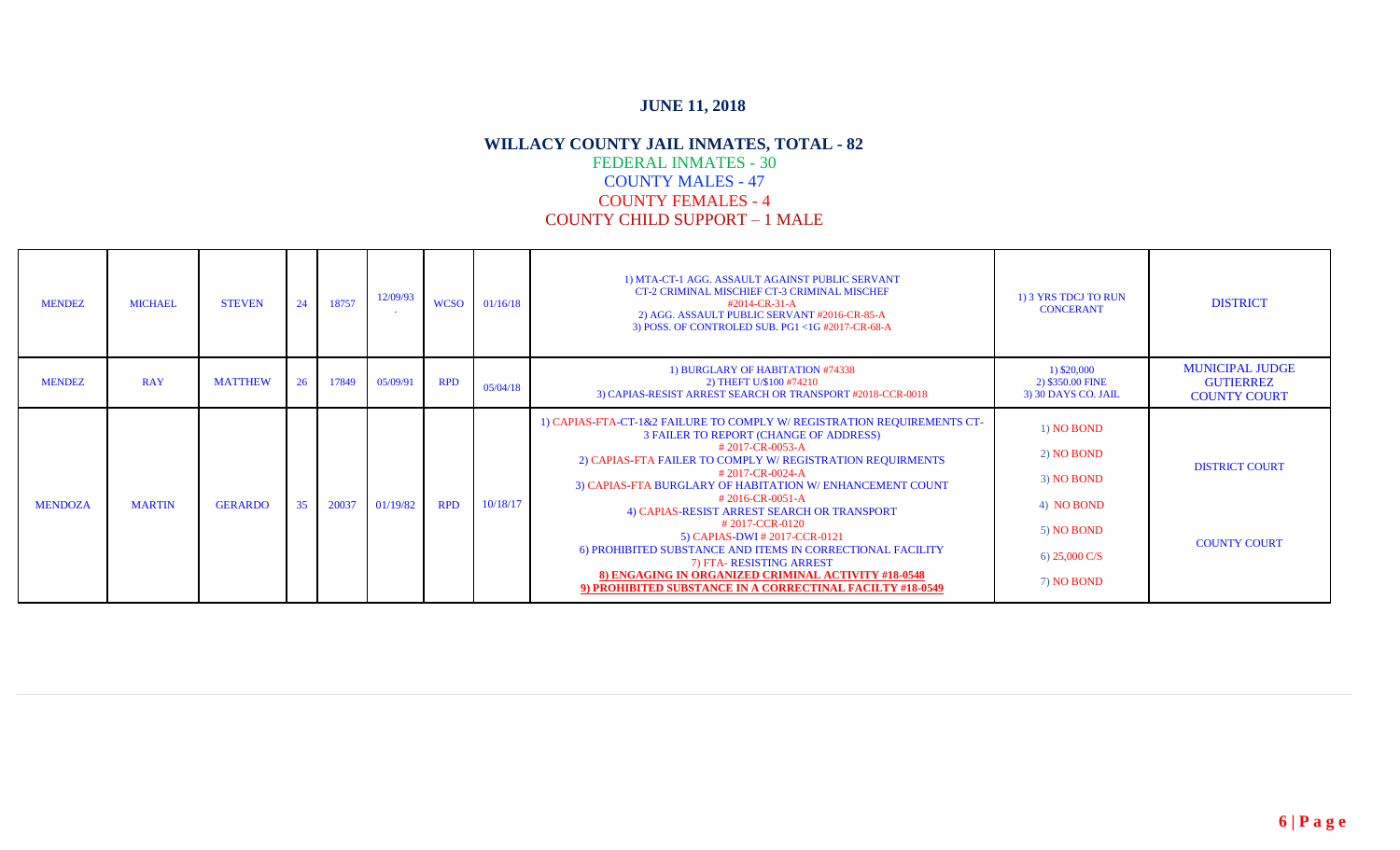| <b>PARDO</b>   | <b>LEEROY</b>    |                                  | 30 | 16698 | 07/07/87 | <b>WCSO</b> | 12/10/17 | 1) CAPIAS-FTA-UNAUTH USE OF VEHICLE#2017-CR-0010-A<br>2) CAPIAS - MTR-POSS. OF CONTROL SUB.#2015-CR-0004-A<br>3) CAPIAS-MTR-ABANDON ENDANGER CHILD CRIMINAL NEGLIGENCE-CNT-II THEFT<br><b>OF FIREARM-CNT-II</b><br>#2014-CR-0154-A           | 1) 1YR STATE JAIL<br>2) IYR STATE JAIL<br>3) 1YR STATE JAIL<br><b>CONCURRENT</b> | <b>DISTRICT COURT</b>                          |
|----------------|------------------|----------------------------------|----|-------|----------|-------------|----------|----------------------------------------------------------------------------------------------------------------------------------------------------------------------------------------------------------------------------------------------|----------------------------------------------------------------------------------|------------------------------------------------|
| <b>PENA</b>    | <b>JEREMY</b>    | <b>ANGEL</b>                     | 26 | 18939 | 01/29/92 | <b>WCSO</b> | 05/14/18 | ASSAULT CAUSING BODILY INJ. IMPEDING BREATH (FV) #518FE0004                                                                                                                                                                                  | \$10,000                                                                         | J.P. R. CANTU                                  |
| <b>RAMIREZ</b> | <b>HERNANDEZ</b> | <b>SANTIAGO</b><br><b>MARTIN</b> | 45 | 21012 | 01/30/73 | <b>DPS</b>  | 03/22/18 | 1) EVADING ARREST/DETENTION USING VEH<br>2) HOLD FOR ICE                                                                                                                                                                                     | 1)10,000<br>2) NO BOND                                                           | <b>J.P SALINAS</b><br><b>ICE</b>               |
| <b>RAMOS</b>   | <b>SANTOS</b>    | <b>HERNANDEZ</b>                 | 36 | 20940 | 08/08/81 | <b>WCSO</b> | 11/09/17 | 1) AGG. ASSAULT W/DEADLY WEAPON #18-CR-17-A<br>2) HOLD FOR ICE                                                                                                                                                                               | 1) \$5,000<br>2) NO BOND                                                         | <b>J.P. SALINAS</b><br><b>ICE</b>              |
| <b>RIOS</b>    | <b>ADAM</b>      |                                  | 26 | 18742 | 07/24/91 | <b>WCSO</b> | 3/26/18  | 1) CAPIAS-MTA-ASSAULT PUBLIC SERVINT #14-CR-17-A<br>2) CAPIAS-MTR-POSS. OF CONTROLLED SUB. PG1 <1G #16-CR-60-A                                                                                                                               | 1) 2YRS TDC<br>2) 2YRS TDC                                                       | <b>DISTRICT COURT</b>                          |
| <b>RIOS</b>    | ANGEL            |                                  | 25 | 19998 | 07/14/92 | <b>WCSO</b> | 5/11/18  | 1) WARRANT- CREDIT/DEBIT CARD ABUSE #17-0485<br>2) WARRANT- CREDIT/DEBIT CARD ABUSE #17-0486<br>3) WARRANT- CREDIT/DEBIT CARD ABUSE #17-0484<br>4) WARRANT- BURGLARY OF A HABITATION #18-0521<br>5) WARRANT- BURGLARY OF A BUILDING #18-0522 | $1)$ \$3,000<br>$2)$ \$3,000<br>$3)$ \$3,000<br>4) \$10,000<br>5) \$10,000       | <b>J.P. CANTU</b><br>$\&$<br><b>JP SALINAS</b> |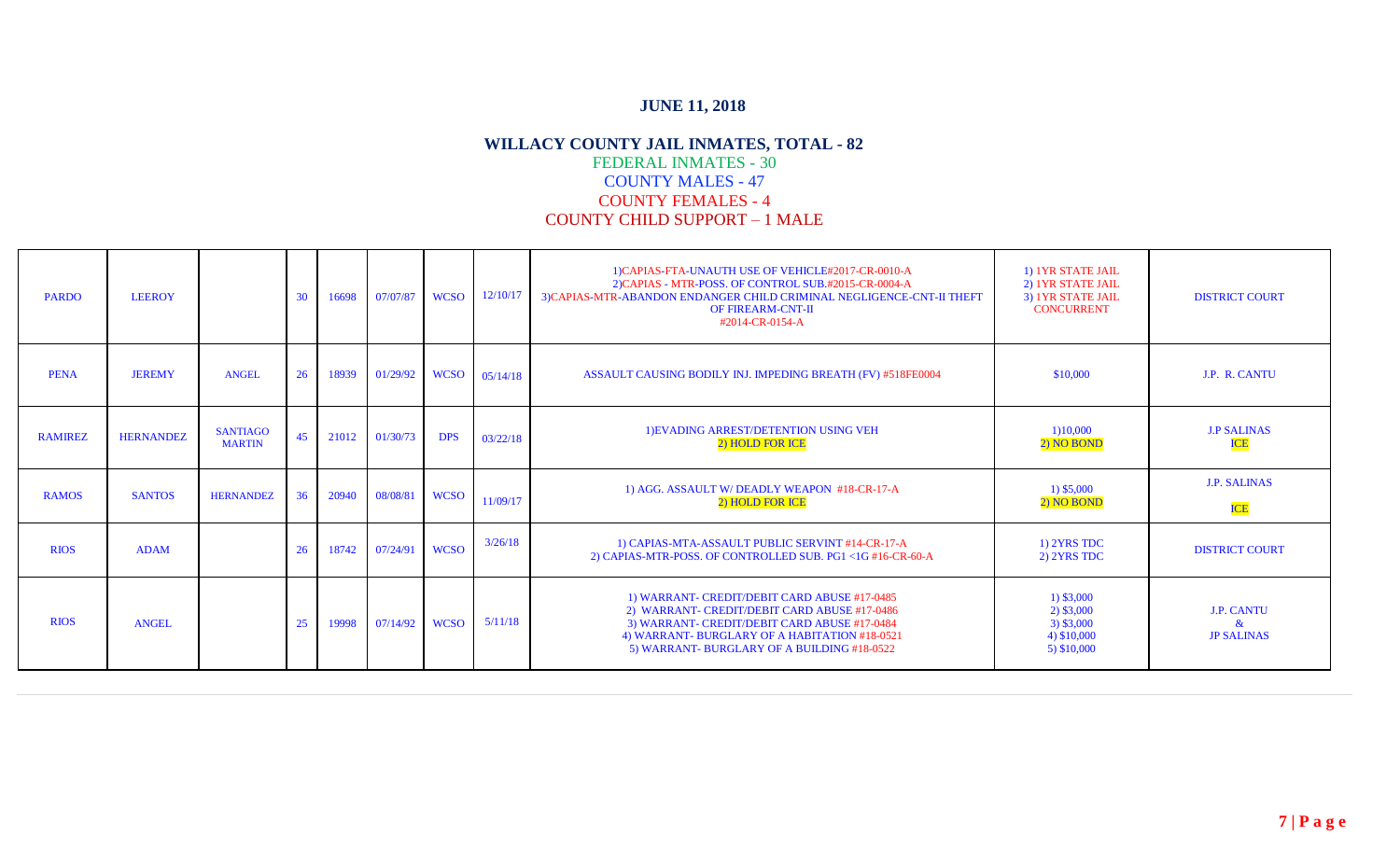| <b>RODRIGUEZ</b> | <b>DAVID</b>    | JR             | 24 | 19623 | 04/23/93 | <b>RPD</b>  | 07/28/17 | 1) EVADING ARREST/DETENTION#73529<br>2) CAPIAS-FTA-AGG ASSAULT W/DEADLY WEAPON<br>#2015-CR-0079-A<br>3) CAPIAS-FTA-AGG ASSAULT W/DEADLY WEAPON<br>#2015-CR-0078-A<br>4) CAPIAS-FTA-EVADING ARREST/DETENTION W/MOTOR VEHICAL<br>#2013-CR-0112-A<br>5) CAPIAS-FTA-ARSON CT-I ATTEMPTED MURDER CTS-II-IV<br>#2015-CR-0104-A2<br>6) POSS. OF CONTROLLED SUB. IN CORRECTIONAL FACILITY #18-0039-A | 1) \$5,000<br>2) NO BOND<br>3) NO BOND<br>4) NO BOND<br>5) NO BOND<br>$6)$ \$5,000 | <b>MUNICIPAL JUDGE</b><br><b>GUTIERREZ</b> |
|------------------|-----------------|----------------|----|-------|----------|-------------|----------|----------------------------------------------------------------------------------------------------------------------------------------------------------------------------------------------------------------------------------------------------------------------------------------------------------------------------------------------------------------------------------------------|------------------------------------------------------------------------------------|--------------------------------------------|
| <b>SALAS</b>     | <b>JESSE</b>    |                | 34 | 15137 | 12/20/83 | <b>WCSO</b> | 06/04/18 | <b>CRIMINAL NON-SUPPORT #18-CV-0055-A</b>                                                                                                                                                                                                                                                                                                                                                    | <b>120 DAYS</b>                                                                    | <b>MASTER JUDGE ROSAS</b>                  |
| <b>SANCHEZ</b>   | <b>GONZALO</b>  |                | 21 | 20471 | 2/4/97   | <b>WCSO</b> | 5/25/18  | CAPIAS-FTA-EVADING ARREST OR DETENTION W/ MOTOR VEHICLE<br>#17-CR-0049-A                                                                                                                                                                                                                                                                                                                     | <b>NO BOND</b>                                                                     | <b>DISTRICT COURT</b>                      |
| <b>SALINAS</b>   | <b>LORI</b>     | <b>LEE</b>     | 38 | 10667 | 02/08/80 | <b>WSCO</b> | 06/04/18 | CRIMINAL NONSUPPORT#2018-CU-0055-A                                                                                                                                                                                                                                                                                                                                                           | <b>NO BOND</b>                                                                     | <b>DISTRICT COURT</b>                      |
| <b>SANCHEZ</b>   | <b>STEVEN</b>   | <b>JAMES</b>   | 23 | 19139 | 12/10/94 | <b>RPD</b>  | 2/25/18  | 1) ASSAULT CAUSING BODILY INJURY F.V<br>2) INJURY TO A CHILD #16-CR-96-A                                                                                                                                                                                                                                                                                                                     | 1)20,000<br>2)25,000                                                               | <b>MUNICIPAL JUDGE GUTIERREZ</b>           |
| <b>SANCHEZ</b>   | <b>RUBEN</b>    |                | 29 | 20647 | 04/24/88 | <b>RPD</b>  | 04/14/18 | 1) VIOLATION OF PROTECTIVE ORDER #218MI0005<br>2) AGG. ASSAULT #218FE0008                                                                                                                                                                                                                                                                                                                    | 1)\$5,000<br>2) \$10,000                                                           | <b>J.P. CANTU</b>                          |
| <b>SMITH</b>     | <b>JONATHAN</b> | <b>MICHAEL</b> | 28 | 20644 | 02/28/90 | <b>WCSO</b> | 05/31/18 | AGG. SEXUAL ASSAULT OF A CHILD COUNTS 1 & 2 #18-CR-0036-A                                                                                                                                                                                                                                                                                                                                    | \$80,000 EACH COUNT                                                                | <b>DISTRICT COURT</b>                      |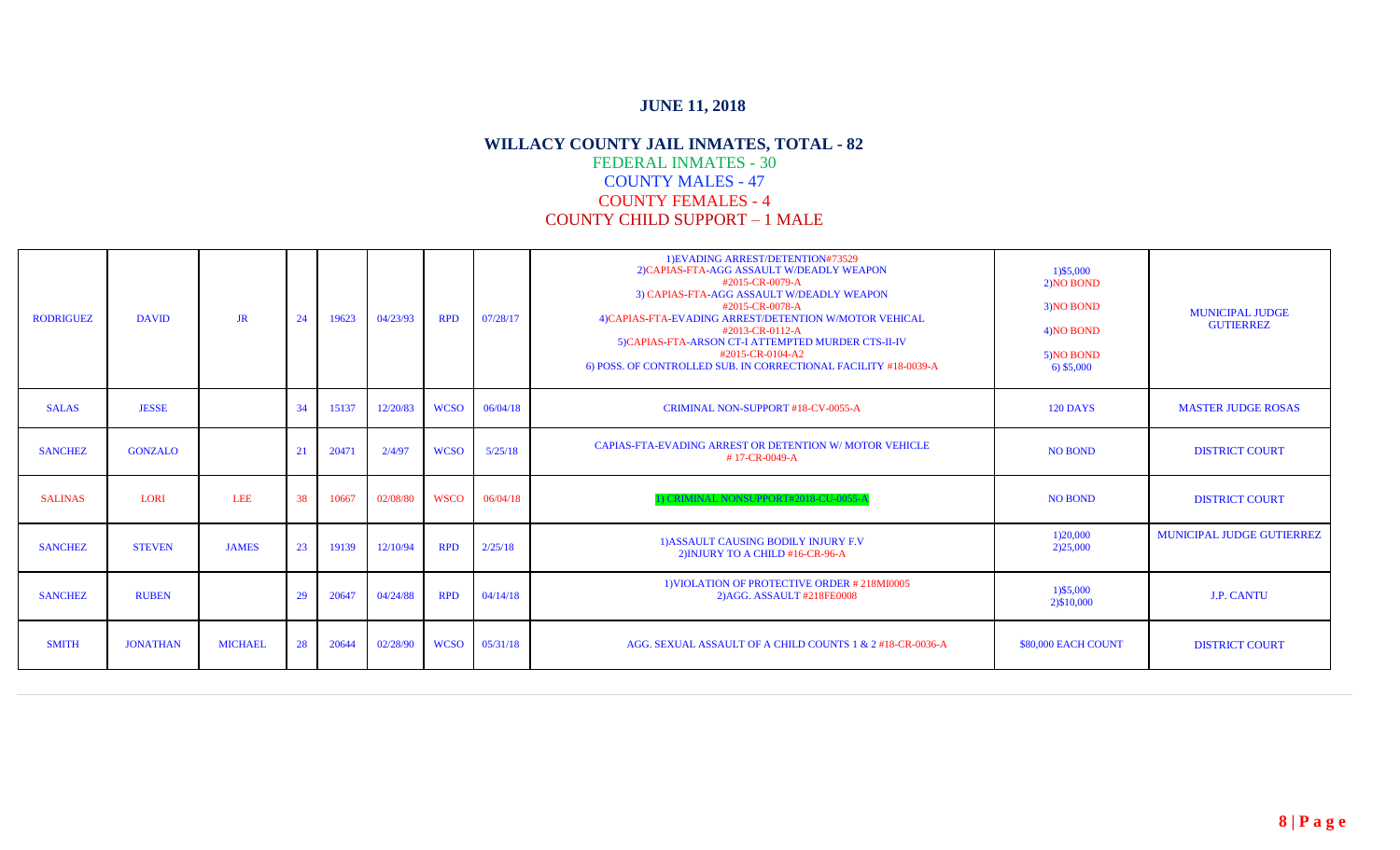| <b>SOSA</b>    | <b>JESSE</b>    |                | 37 | 12703  | 09/19/80 | <b>RPD</b>  | 06/06/18      | 1) POSS. OF CS PG3 <28G #74418<br>2) POSS. OF CS PG3 <28G #74419                                                                                                                                                                                                                                                                                | 1) \$5,000<br>2) \$5,000                                       | MUNICIPAL JUDGE GUTIERREZ        |
|----------------|-----------------|----------------|----|--------|----------|-------------|---------------|-------------------------------------------------------------------------------------------------------------------------------------------------------------------------------------------------------------------------------------------------------------------------------------------------------------------------------------------------|----------------------------------------------------------------|----------------------------------|
| <b>SOTO</b>    | <b>ANTHONY</b>  |                | 42 | 21047  | 12/20/75 | <b>WCSO</b> | 05/08/18      | <b>CREDIT CARD/DEBIT CARD ABUSE X8</b><br>#18-0464,0465,0466,0467,0468,0469,0470,0471                                                                                                                                                                                                                                                           | \$1,500 C/S X8                                                 | <b>J.P. SALINAS</b>              |
| <b>TAVARES</b> | <b>FRANKLIN</b> | <b>JOESEPH</b> | 41 | 20678  | 02/02/76 | <b>WCSO</b> | 08/09/17      | 1) CAPIAS-FTA-MANUFACTURE OR DELIVERY OF CONTROLED SUB. METHYLPHENIDATE #<br>2017-CR-0046-A<br>2) CAPIAS-MANUFACTURE OR DELIVERY OF CONTROLLED SUBSTANCE #2017-CR-0119-A<br>3) PAROL WARRANT #42817-06391239                                                                                                                                    | 1) CASE DISMISSED 5/10/18<br>2) \$50,000<br>3) NO BOND         | <b>DISTRICT</b>                  |
| <b>VEGA</b>    | <b>PABLO</b>    | <b>ENRIQUE</b> | 26 | 018472 | 03/11/91 | <b>WCSO</b> | 06/30/17      | 1) CAPIAS-MTR- INJURY TO A CHILD#2010-CR-0124-A                                                                                                                                                                                                                                                                                                 | <b>NO BOND</b>                                                 | <b>DISTRICT COURT</b>            |
| <b>VELA</b>    | <b>ARTURO</b>   | $\mathbf{H}$   | 20 | 78544  | 02/14/97 |             | WCSO 01/16/18 | <b>CT-1 ENGAGING IN ORGANIZED CRIMINAL ACTIVITY</b><br><b>CT-2 AGG. ASSAULT W/DEADLY WEAPON</b><br>CT-3 AGG. ASSAULT W/DEADLY WEAPON<br>#18-CR-26-A<br>2) POSS. OF PROHIBITED SUB. IN CORRECTIONAL FACILITY #18-CR-0037-A<br>3) ENGAGING IN ORGANIZED CRIMINAL ACTIVITY #18-0550<br>4) PROHIBITED SUBSTANCE IN A CORRECTIONAL FACILITY #18-0551 | CT1) \$25,000<br>CT2) \$25,000<br>CT3) \$25,000<br>2) \$10,000 | <b>DISTRICT COURT</b>            |
| <b>ZUNIGA</b>  | <b>PEDRO</b>    |                | 57 | 21051  | 02/02/61 | <b>RPD</b>  | 05/14/18      | 1) AGG. SEXUAL ASSAULT #74372<br>2) AGG, KIDNAPPING #74373                                                                                                                                                                                                                                                                                      | 1) \$75,000<br>2) \$75,000                                     | <b>MUNICIPAL JUDGE GUTIERREZ</b> |